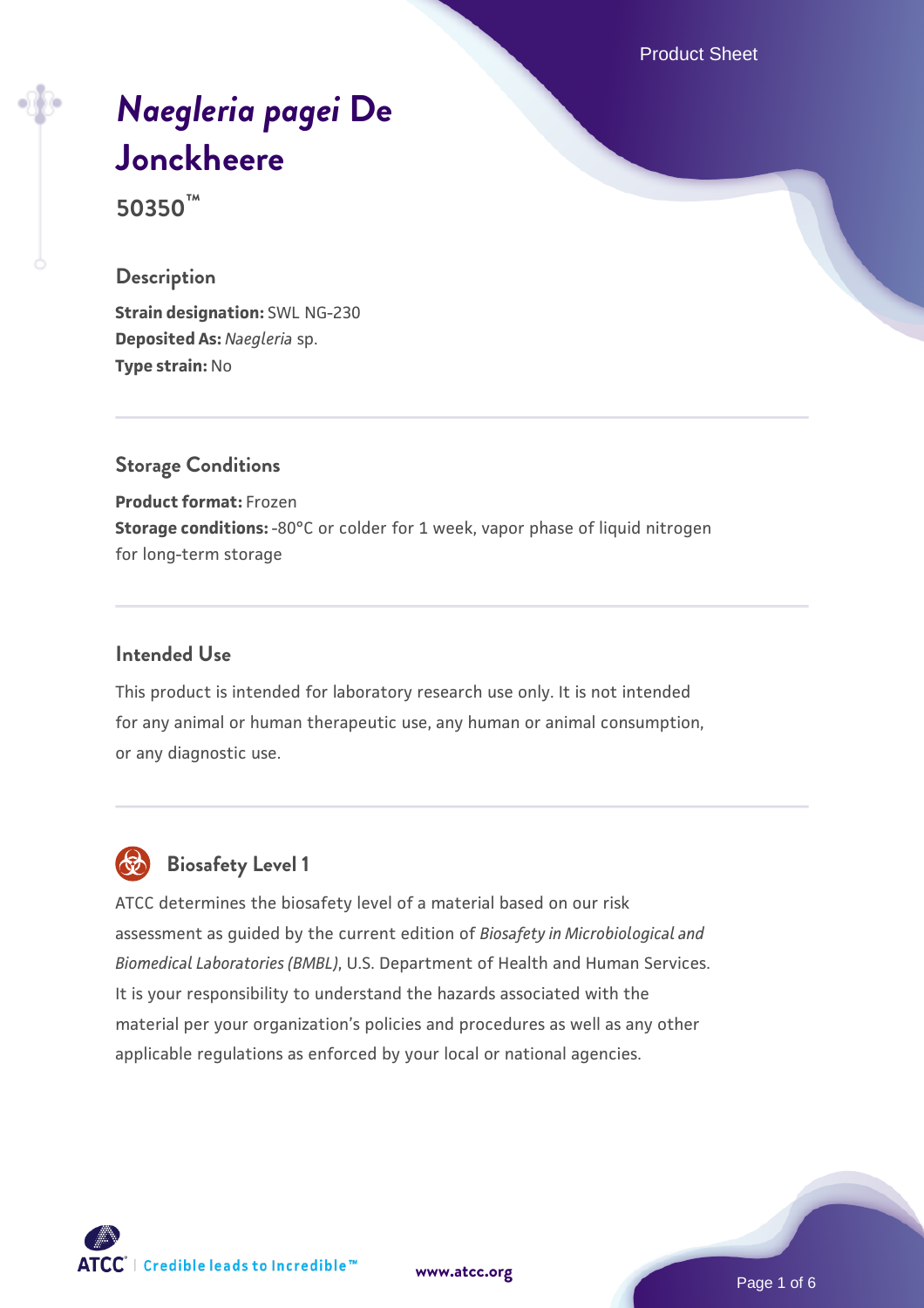## *[Naegleria pagei](https://www.atcc.org/products/50350)* **[De Jonckheere](https://www.atcc.org/products/50350)** Product Sheet **50350**

ATCC highly recommends that appropriate personal protective equipment is always used when handling vials. For cultures that require storage in liquid nitrogen, it is important to note that some vials may leak when submersed in liquid nitrogen and will slowly fill with liquid nitrogen. Upon thawing, the conversion of the liquid nitrogen back to its gas phase may result in the vial exploding or blowing off its cap with dangerous force creating flying debris. Unless necessary, ATCC recommends that these cultures be stored in the vapor phase of liquid nitrogen rather than submersed in liquid nitrogen.

## **Certificate of Analysis**

For batch-specific test results, refer to the applicable certificate of analysis that can be found at www.atcc.org.

## **Growth Conditions**

**Medium:**  [ATCC Medium 997: Fresh water ameba medium](https://www.atcc.org/-/media/product-assets/documents/microbial-media-formulations/atcc-medium-997.pdf?rev=12fcf43d509a4d31b644ae73bda9a968) **Instructions for complete medium:** ATCC Medium 997 grown with mixed bacteria **Temperature:** 25°C **Culture system:** Xenic

## **Handling Procedures**

This strain is grown with mixed bacteria and then shipped as a dried preparation.

1. To rehydrate an ampule, aseptically add 1 ml of sterile distilled water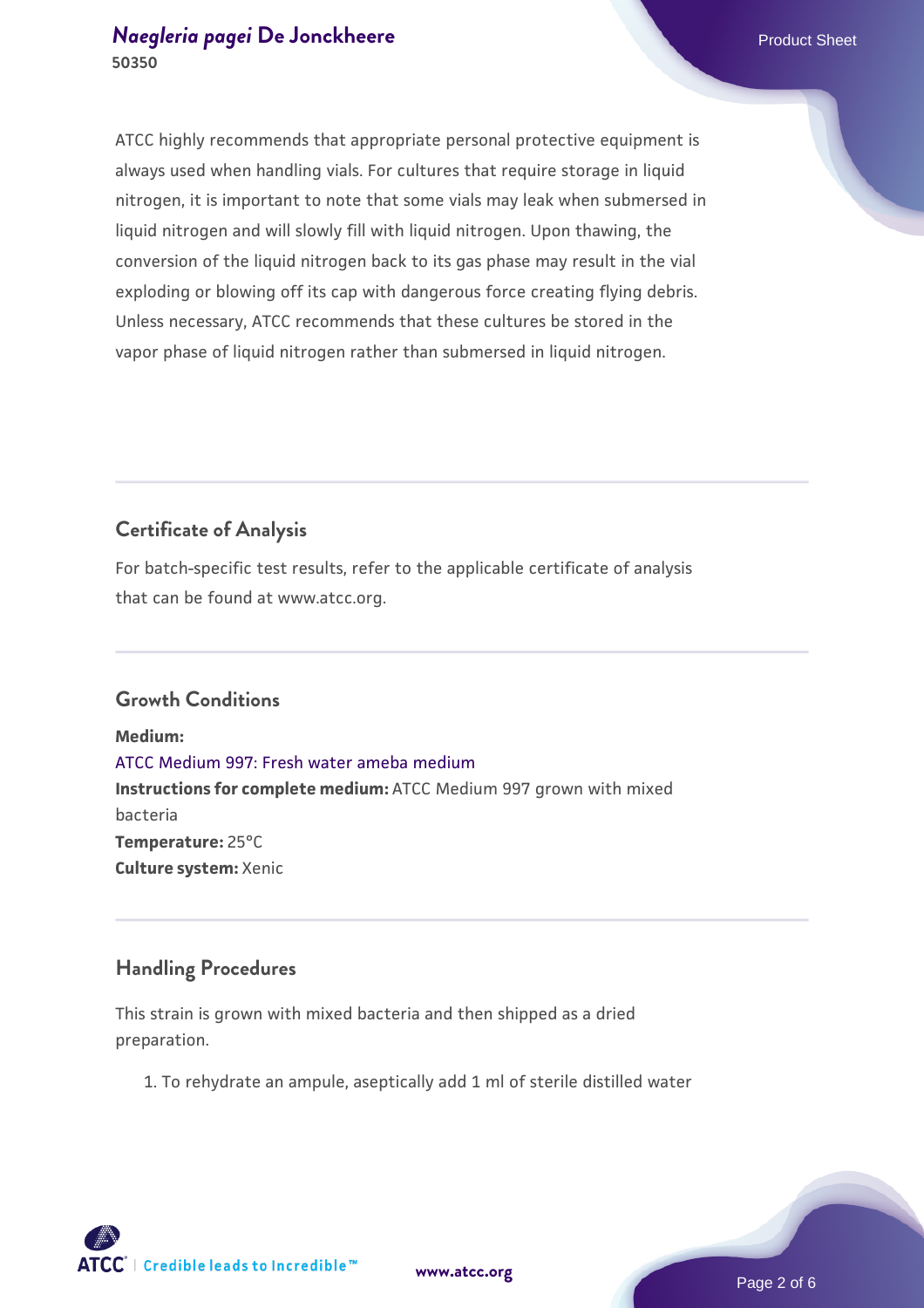## *[Naegleria pagei](https://www.atcc.org/products/50350)* **[De Jonckheere](https://www.atcc.org/products/50350)** Product Sheet **50350**

to the inner shell vial. Aseptically remove the filter paper pellet with a pair of forceps, and place it in the center of a plate of ATCC medium 997.

- 2. Add the liquid remaining in the vial to the plate, tease apart the filter paper pellet, and distribute evenly over the surface of the plate.
- 3. Incubate the plate upright at 25°C. Trophozoites should be seen within 2-3 d.

#### **Culture maintenance:**

- 1. Remove an agar block (~5 mm<sup>2</sup> ), with trophozoites or cysts, from the edge of an agar plate culture and place it in a test tube containing 1 ml of sterile ATCC medium 1325. Agitate to suspend cells from the agar block. Transfer 0.25 ml of the solution to center of each of two fresh plates and spread evenly with a spread bar.
- 2. Wrap the entire edge of the plate with parafilm and incubate upright at 25°C.
- 3. Repeat steps 1-3 at 10-14 d intervals.

#### **Cryopreservation:**

- 1. Allow the cells to encyst. To detach cysts from the plate flush the surface with 5 ml fresh ATCC medium 1323 (Page's Balanced Salt Solution). Rub the surface of the plate with a spread bar to detach adhering amoebae.
- 2. Transfer the cyst suspension to a sterile centrifuge tube.
- 3. If the cyst concentration does not exceed 2 x  $10^6$  cysts/ml adjust the suspension to that concentration. To adjust the concentration, centrifuge at 600 x g for 5 min and resuspend the pellet in the volume of fresh medium required to yield  $2 \times 10^6$ .
- While cells are centrifuging prepare a 15% (v/v) solution of sterile 4. DMSO as follows: Add the required volume of DMSO to a glass screwcapped test tube and place it in an ice bath. Allow the DMSO to solidify. Add the required volume of refrigerated medium. Dissolve the DMSO by inverting the tube several times.

**NOTE**: If the DMSO solution is not prepared on ice, an exothermic reaction will occur that may precipitate certain components of the medium.

Mix the cell preparation and the DMSO in equal portions. Thus, the final 5. concentration will be at least  $10^6$  cysts/ml and 7.5% (y/y) DMSO. The equilibration time (the time between addition of DMSO and the start of

 $\mathsf{ATCC}^*$   $\vdash$  Credible leads to Incredible  $\mathbb {m}$ 

**[www.atcc.org](http://www.atcc.org)**

Page 3 of 6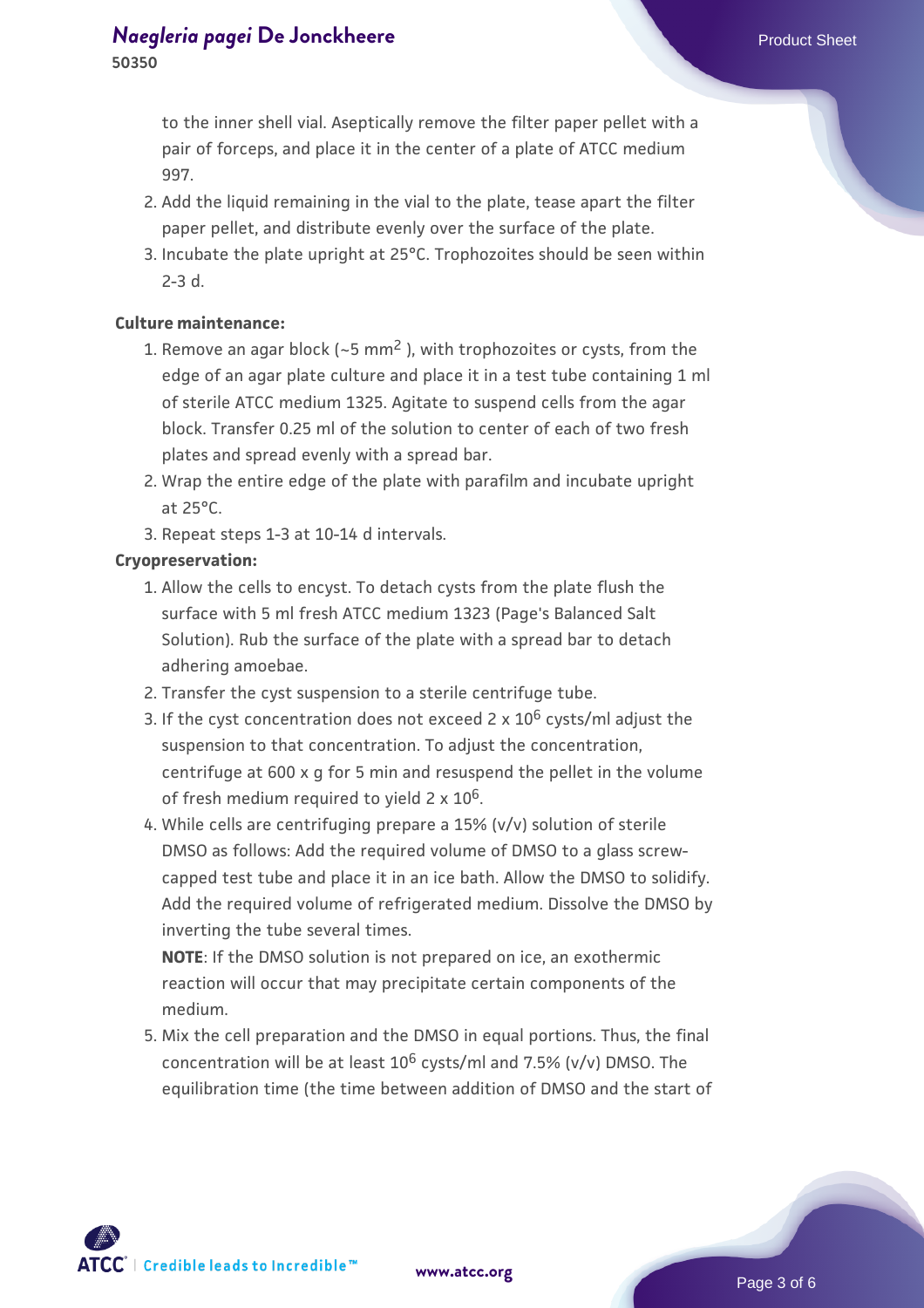the cooling cycle) should be no less than 15 min and no longer than 60 min.

- 6. Dispense in 0.5 ml aliquots into 1.0 2.0 ml sterile plastic screw-capped cryules (special plastic vials for cryopreservation).
- Place vials in a controlled rate freezing unit. From room temperature 7. cool at -1°C/min to -40°C. If freezing unit can compensate for the heat of fusion, maintain rate at -1°C/min through heat of fusion. At -40°C plunge ampules into liquid nitrogen.
- The frozen preparations are stored in either the vapor or liquid phase 8. of a nitrogen freezer.
- To establish a culture from the frozen state place an ampule in a water 9. bath set at 35°C (2-3 min). Immerse the vial to a level just above the surface of the frozen material. Do not agitate the vial.
- 10. Immediately after thawing, aseptically remove the contents of the ampule and distribute to the center of a fresh plate of ATCC medium 997. Distribute the material evenly over the plate using a spread bar. Incubate at 25°C.

## **Material Citation**

If use of this material results in a scientific publication, please cite the material in the following manner: *Naegleria pagei* De Jonckheere (ATCC 50350)

## **References**

References and other information relating to this material are available at www.atcc.org.

## **Warranty**

The product is provided 'AS IS' and the viability of ATCC<sup>®</sup> products is warranted for 30 days from the date of shipment, provided that the customer has stored and handled the product according to the information

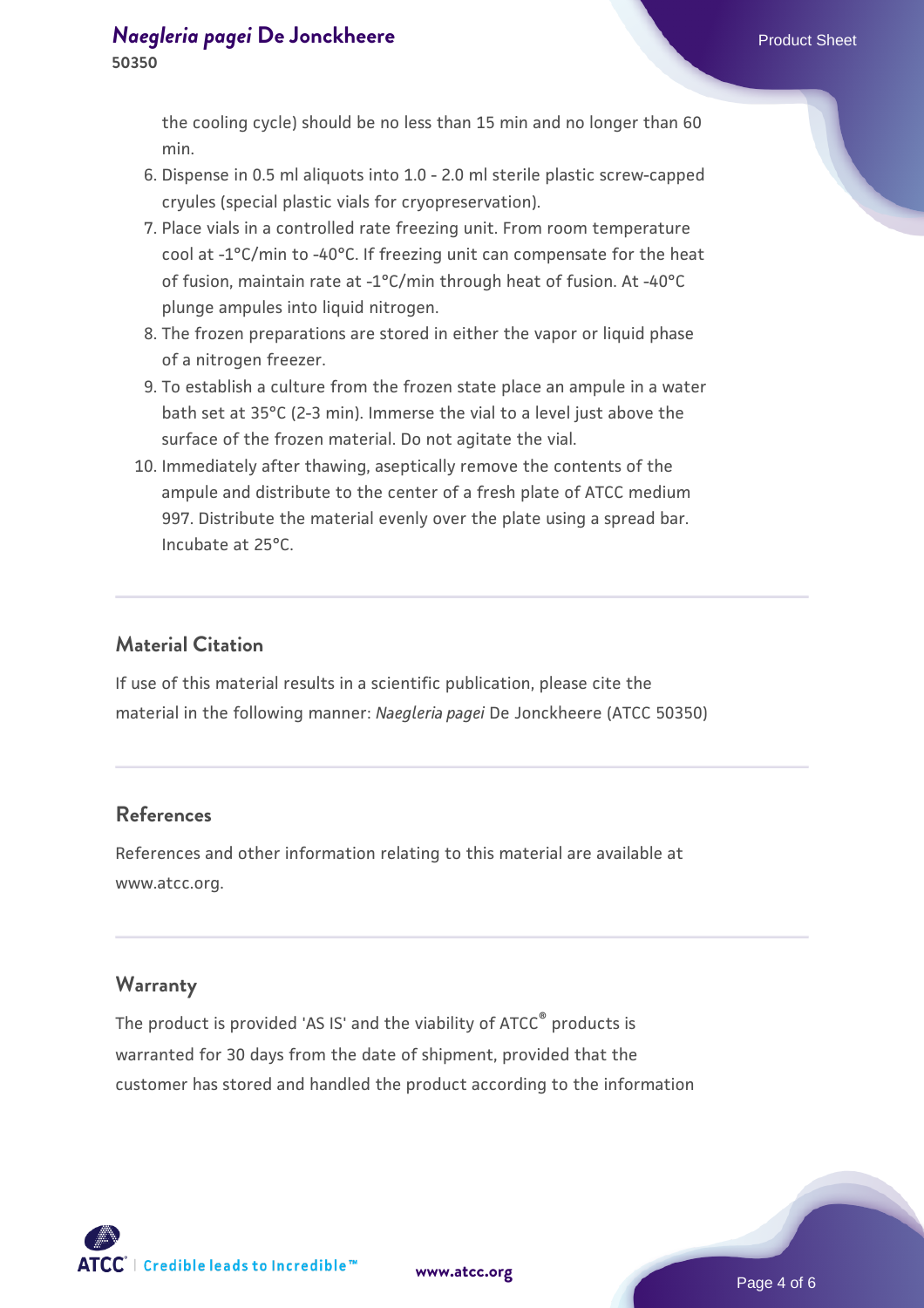## *[Naegleria pagei](https://www.atcc.org/products/50350)* **[De Jonckheere](https://www.atcc.org/products/50350)** Product Sheet **50350**

included on the product information sheet, website, and Certificate of Analysis. For living cultures, ATCC lists the media formulation and reagents that have been found to be effective for the product. While other unspecified media and reagents may also produce satisfactory results, a change in the ATCC and/or depositor-recommended protocols may affect the recovery, growth, and/or function of the product. If an alternative medium formulation or reagent is used, the ATCC warranty for viability is no longer valid. Except as expressly set forth herein, no other warranties of any kind are provided, express or implied, including, but not limited to, any implied warranties of merchantability, fitness for a particular purpose, manufacture according to cGMP standards, typicality, safety, accuracy, and/or noninfringement.

#### **Disclaimers**

This product is intended for laboratory research use only. It is not intended for any animal or human therapeutic use, any human or animal consumption, or any diagnostic use. Any proposed commercial use is prohibited without a license from ATCC.

While ATCC uses reasonable efforts to include accurate and up-to-date information on this product sheet, ATCC makes no warranties or representations as to its accuracy. Citations from scientific literature and patents are provided for informational purposes only. ATCC does not warrant that such information has been confirmed to be accurate or complete and the customer bears the sole responsibility of confirming the accuracy and completeness of any such information.

This product is sent on the condition that the customer is responsible for and assumes all risk and responsibility in connection with the receipt, handling, storage, disposal, and use of the ATCC product including without limitation taking all appropriate safety and handling precautions to minimize health or environmental risk. As a condition of receiving the material, the customer agrees that any activity undertaken with the ATCC product and any progeny or modifications will be conducted in compliance with all applicable laws,



**[www.atcc.org](http://www.atcc.org)**

Page 5 of 6